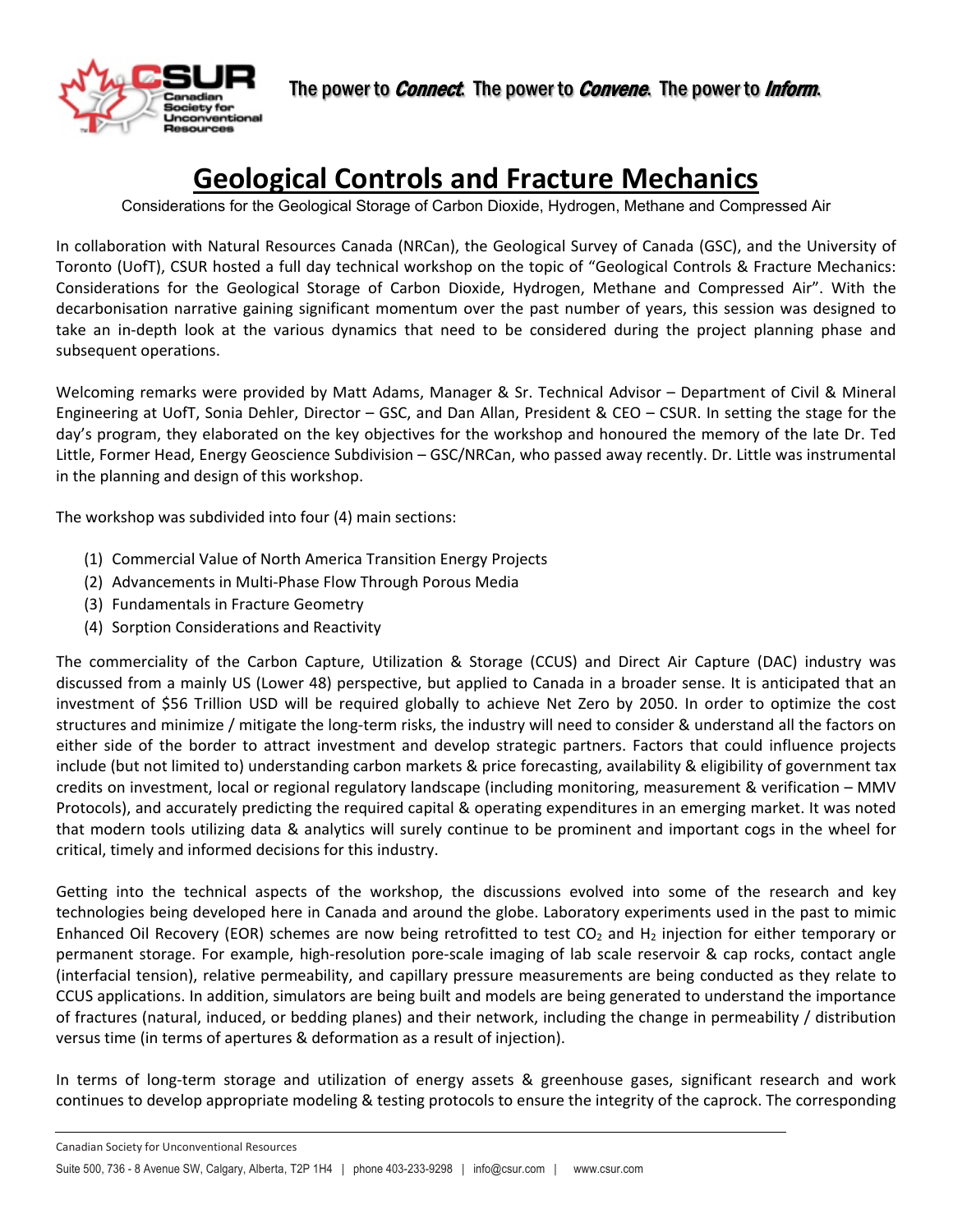

# The power to *Connect*. The power to *Convene*. The power to *Inform*.

visual and numerical modeling tools incorporate mechanical (deformation, strength), hydraulic (permeability), thermal (heat transfer, expansion), and boundary conditions (stress, fluid pressure). In order to reduce uncertainties, stress and strain tests (true triaxial testing) have been specifically designed in the laboratory to ascertain the rock's elasticity in conjunction with the storage of smaller molecular systems such as hydrogen, helium, methane, and air. Of particular note was the indication of the dominant role of bedding planes in the rock on fracture initiation and direction, which is contrary to the conventional wisdom of initiating / creating planar (vertical) fracs during the stimulation operations. Research indicates the following for the distribution of fractures: bedding planes (~60%), hydraulic fracs (~10%), and natural fractures (~30%). The research also shows that hydraulic fracturing efficiency is very small compared to the low activation energy required to part bedding planes. Once again, it appears that data analytics & machine learning are becoming standard and more prevalent in this work as academia attempts to gain insights & answers. In addition, work is underway at UofT to study the mechanisms using a "megablock" from a Montney analog (Rundle Formation) from Sulphur Mountain West of Calgary. This will allow for parallel testing of a much larger sample size compared to the analysis of a typical lab scale sample.

Finally, the last portion of the day's proceedings investigated the  $CO<sub>2</sub>$  storage potential in the deep Mannville coals of Alberta. In essence,  $CO<sub>2</sub>$  would be used to displace methane in the coals in an enhanced recovery type process. However, it was suggested that in the Fenn-Big Valley & Cvictus field pilots and the subsequent numerical (simulation) modeling,  $CO<sub>2</sub>$  reduces the effective permeability due to its adsorption in coal. Unlike water, which only dilates the fractures when injected into coals,  $CO<sub>2</sub>$  has two competing effects upon injection – dilation of fractures during injection and swelling of coals as a result of adsorption. Additional work and research is required to confirm this hypothesis, including the degree of permeability reduction. Regardless, it would appear that there is significant storage capacity within the deep coals in Alberta. Further work is also required on the sorption properties of shale as compared to coals. Given the prevalence of active shale reservoirs in North America, theoretical and experimental work is underway to determine the storage capacity in shale reservoirs, including the temperature dependent characteristics of adsorption rates. It is speculated that shale reservoirs have only about 10-20% adsorption capacity compared to the adsorption capacity in coals.

## **SUMMARY AND AGENDA**

 $\overline{a}$ 

As the world transitions to a cleaner energy future, the importance of storing energy sources and energy carriers underground will increase in importance, especially when considering the intermittent nature of many "green" energy sources. As such, the need for understanding the fundamentals of rock mechanics as it relates to underground storage of energy-related applications has never been more important. Advancements in this field of study have made large strides in recent years in our understanding of fracture mechanics and geometry as they pertain to fluid flow, permeability and sorption. Fortunately, for a successful energy transition, many of the learnings gained during the recent "shale gas boom" are transferable or have applications to Carbon Capture Utilization and Storage (CCUS), and the geologic storage of hydrogen, methane and even compressed air projects. For each of these fluids, understanding the nuances of rock failure mechanisms and fracture geometry are needed to ensure cap rock and cavern-wall integrity during injection and afterwards.

Several research teams across Canada, including the University of Toronto, University of Calgary and the University of Alberta are pioneering new advancement in this field of study that are directly relevant to CCUS cap rock and CCUS projects being undertaken by the Geological Survey of Canada.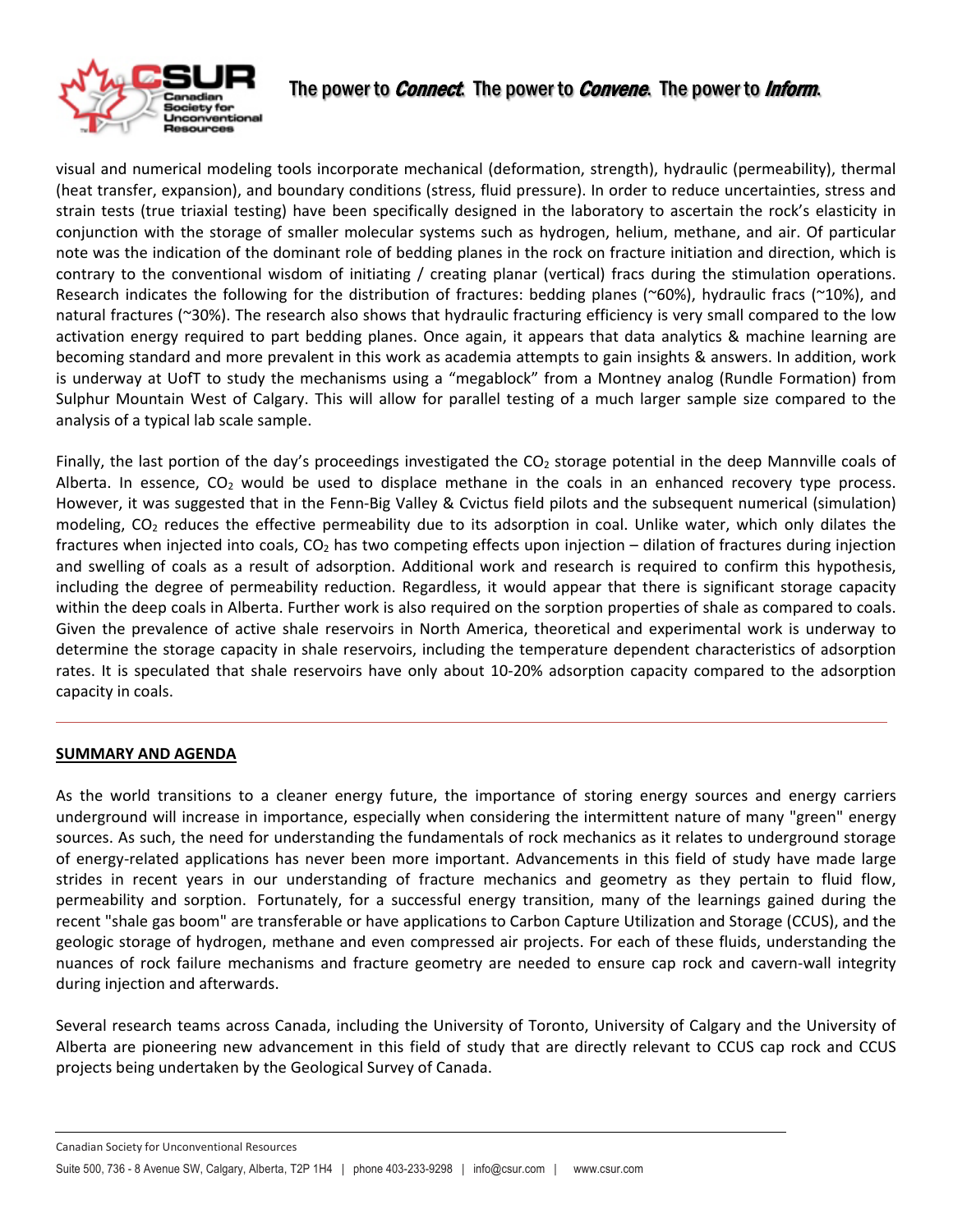

This workshop will provide a venue for the latest scientific advancements in fracture mechanics and the resulting fracture geometry of highly anisotropic rocks and specifically how they relate to CCUS, and geologic storage of hydrogen, methane and compressed air.

#### **AGENDA** (MDT / UTC -6)

08:45 – 09:00 Welcoming Remarks - Sonya Dehler (GSC), M. Adams (UofT), and Dan Allan (CSUR)

*Commercial value of North America transition energy projects*

09:00 – 09:30 Cutting Carbs: Slimming down industry emissions using data analytics - presented by Raj Arora, P.Eng., Senior Associate of Analytics - Orennia

#### *Advancements in multi-phase flow through porous media*

09:30 – 10:00 In situ pore-scale imaging of hydrogen in porous media - presented by Yihuai Zhang (post-Doctoral Fellow) - Imperial College London (ICL)

10:00 – 10:30 Modelling fracture nucleation, growth, and deformation in the context of fluid storage - presented by Adriana Paluszny Rodriguez (senior Lecturer and Royal Society University Research Fellow) - Imperial College London (ICL)

10:30 – 10:45 Q&A - Moderated by M. Adams (UofT) and M. Blunt (ICL)

## *Fundamental Advancements in Fracture Geometry*

10:45 – 11:15 What Dictates the Resultant Geometry of Rock Failure, In-Situ Stresses vs. Rock Structure/Fabric? Learning from Standardized and Novel Experimental Testing - presented by Aly Abdelaziz (PhD Candidate) and Johnson Ha (MSc, Research Assistant) - University of Toronto

11:15 – 11:45 How to See Nothing – High Resolution Fracture Imaging of Layered Anisotropic Rocks and the Read Throughs for Cap Rock Integrity - presented by Mei Li (PhD Candidate) and Earl Magsipoc (PhD Candidate) - University of Toronto

11:45 – 12:00 Q&A - Moderated by Neil Watson (Enlighten Geoscience) and G. Grasselli (UofT)

12:00 - 12:30 LUNCH BREAK

 $\overline{a}$ 

12:30 – 13:00 What can we hear through all this noise? An investigation of fracture energy released during the failure of layered anisotropic rocks, their response to remote sensing tools, and application to long-term CCS monitoring presented by Edouard Kravchinsky (PhD Candidate) and Afeez Popoola (PhD Candidate) - University of Toronto